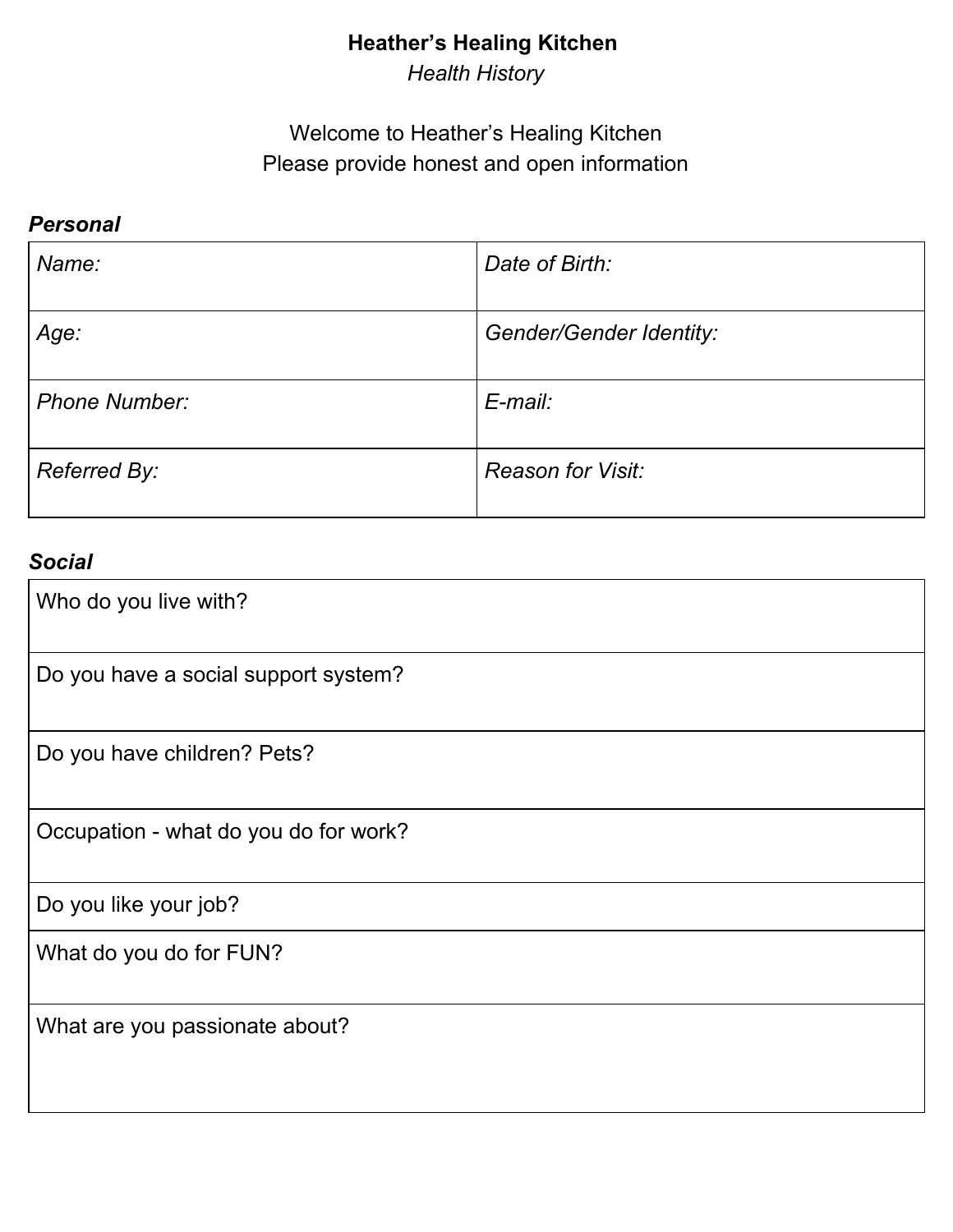## *General Health*

| <b>Main Health Concerns</b>                                      | Medical Diagnosis (if any)                                                               |
|------------------------------------------------------------------|------------------------------------------------------------------------------------------|
| <b>Medications</b>                                               | Supplements                                                                              |
| Are you under a medical doctor's care?<br>Please provide details | Do you see any other health care or<br>wellness practitioners? Please provide<br>details |

# *Nutrition*

| Do you follow a particular dietary theory?<br>(keto, paleo, vegan etc) | Do you have any food allergies?                          |
|------------------------------------------------------------------------|----------------------------------------------------------|
| What foods make you feel best?                                         | What foods make you feel bad?                            |
| Do you cook at home?                                                   | What does a typical breakfast look like for<br>you?      |
| What does a typical lunch look like for you?                           | What does a typical dinner look like for you?            |
| Have you ever been on a diet? If so what<br>kind?                      | Did it support you in reaching your wellness<br>goals?   |
| Are you presently on a diet?                                           | Is it supporting you in reaching your<br>wellness goals? |